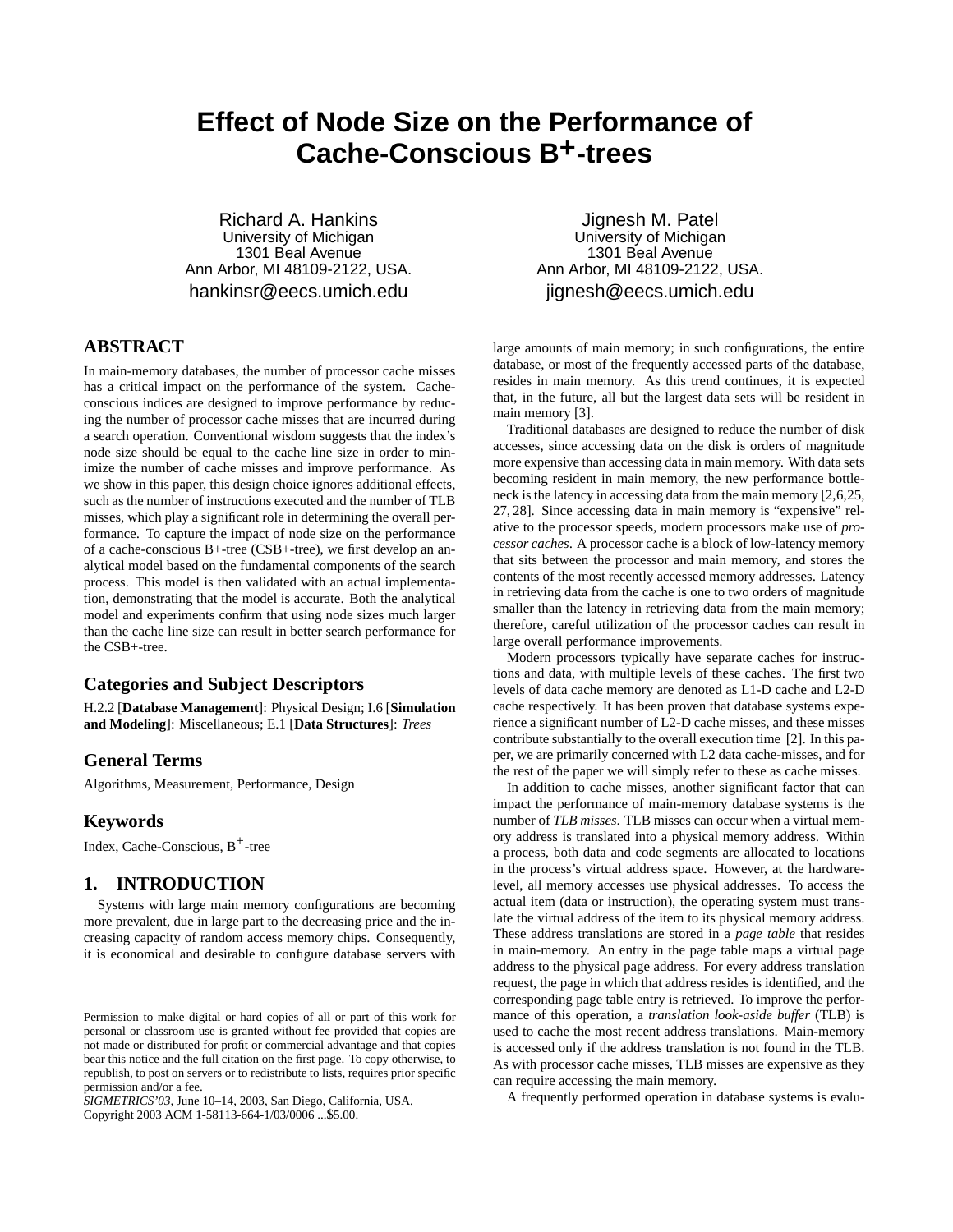ating equality-based searches. Given the importance of equalitybased searches, a number of cache-conscious index structures have been proposed to speedup this operation [5, 22, 26, 27]. These cache-conscious access methods include tree-based access methods, such as the CSS-trees, CSB+ -tree, and T-trees; and hash-based access methods, such as extendible hashing [22] and chained bucket hashing [26]. These techniques primarily focus on arranging the data in the access method's data structure to reduce the number of cache misses, and produce significant improvements over the traditional disk-based indices.

A design decision that is consistently used in cache-conscious indices is defining the node size to be equal to the size of the L2 data cache line. This is analogous to defining the node size to be equal to the disk page size in traditional disk-based database environments. On the first access to a node, its entire content is copied from main memory into the cache. All subsequent accesses to this node can be satisfied by reading data from the processor cache, thereby avoiding the long latency associated with reading data from main memory. Even query processing algorithms, such as hash-based join and aggregate operations, have used this idea of setting the node size equal to the cache line size for constructing their internal inmemory indices [17]. As we demonstrate, this choice is often suboptimal for cache-conscious access methods when running on modern processors.

While both tree-based and hash-based indexing techniques are of interest within the context of memory-resident databases, in this paper we concentrate on the more popular of these indexing structures, namely the  $B^+$ -tree. (See the technical report [19] for analysis and evaluation of hash-based cache-conscious indices).

The disk-based  $B^+$ -tree has been shown to have poor processor cache performance, and modifications to the  $B^+$ -tree have been shown to dramatically improve the performance of  $B^+$ -tree in mainmemory environments. The modified indexing structure is called the  $CSB<sup>+</sup>$ -tree [27], and it is the indexing structure that we examine in this paper. We analyze the effect of node size on the  $CSB<sup>+</sup>$ -tree and make the following contributions:

- Using a first-order analytical model of the search performance, we show that the conventional choice of setting the node size equal to the cache line size is often suboptimal. This design choice focuses on reducing the number of cache misses, but ignores the effect on the number of instructions that are executed, the number of conditional branches mispredicted, and the number of TLB misses.
- Using a simple first-order model for the space requirements, we show that a large node size is not only more time efficient, but it is also much more space efficient.
- Using an actual implementation of the index, we validate both the search performance model and the space model. We show that when executing equality searches, a node size of 512 bytes or larger generally results in better performance than the conventional cache-conscious node size equal to the cache line size. Compared to the conventional node size, a larger node size can improve the performance of the CSB<sup>+</sup>tree by **17%** (1.21 speedup) for equality searches on the Intel Pentium III.<sup>1</sup> Larger node sizes are also found to improve the space utilization by up to  $57\%$  compared to a  $CSB<sup>+</sup>$ -tree constructed using the conventional node size.

The remainder of this paper is organized as follows: Section 2 briefly describes the CSB<sup>+</sup>-tree index. Section 3 presents analytical

models for the index. Section 4 presents results based on an actual implementation of the index. Section 5 discusses related work, and finally, we present our conclusions and directions for future work in Section 6.

# **2. CSB+-tree**

A  $CSB^+$ -tree [27] is an adaptation of the ubiquitous  $B^+$ -tree for main memory databases  $[27]$ . The  $CSB<sup>+</sup>$ -tree is an important data structure for memory-resident databases as it has been shown to outperform other cache-conscious, tree-based indices as well as traditional, tree-based indices in memory-resident databases [27].

Figure 1 shows an example of a  $CSB^+$ -tree. Like the  $B^+$ -tree, data is stored in the leaf nodes. These data entries are of the form:  $\langle key, pointer \rangle$ , where  $key$  is the key value for the record pointed to by *pointer*. In a regular  $B^+$ -tree, a non-leaf node has a similar structure except that the pointer points to another node in the index. key values in non-leaf nodes guide the search operation to the appropriate leaf node(s). The key difference between the  $CSB<sup>+</sup>$ tree and the  $B^+$ -tree is in the structure of the non-leaf nodes. In a non-leaf node of the CSB+ -tree, there is only *one* pointer. This pointer references the start of a collection of child nodes, called a *group*, where each node in the *group* is allocated contiguously in memory. The parent node only points to the head of the group; thus, the address of a child node can be computed from this pointer and the ordinal number of the child in the parent node. By eliminating the child node pointers in the non-leaf nodes, additional keys can be stored which results in more efficient use of the space used by a non-leaf node. Node size is typically set to the cache line size.

To illustrate the use of the index during a search operation, consider the retrieval of the record identifier (RID) associated with the key value 3 on the index shown in Figure 1. The search operation first begins at the root node *A*, where there is only one key value, 10. The search value, 3, is less than 10 so the search continues to the first child node, *B*. The search key, 3, is greater than 2 but less than 4, indicating the search should continue to the second child node, *E*. *E* is a leaf node which contains a number of  $\langle key, pointer \rangle$  pairs. A binary search inside node *E* is then used to find the key value 3, and the corresponding pointers identify the records that match the search. If required, the pointers are followed to retrieve the actual records. In main-memory databases, following the pointer is equivalent to dereferencing a memory address.

## **3. INDEX STRUCTURE ANALYSIS**

In this section, an analytical model of the  $CSB^+$ -tree's search performance is presented. The model is then used to examine the effect of the node size on the search performance. Next, an analytical model of the index's space requirements is introduced, and then used to analyze the effect of node size on the space required to store the index.

The following analytical models rely on the input parameter definitions shown in Table 1 and the model parameters shown in Table 2. The values for the architecture and index parameters in Table 2 are *estimates* based upon our implementation of the CSB<sup>+</sup>tree executing on the Pentium III architecture. While only a single architecture is examined in this section, the analytical models are not dependent on particular values, allowing one to study the performance effects of modifying these parameter values.

# **3.1 Analytical Model for Execution Time**

The cost of executing an index search is modeled as a function of four variables: the instruction count  $(I)$ , the number of data cache

<sup>&</sup>lt;sup>1</sup>These commonly used performance metrics are defined in Section 4.4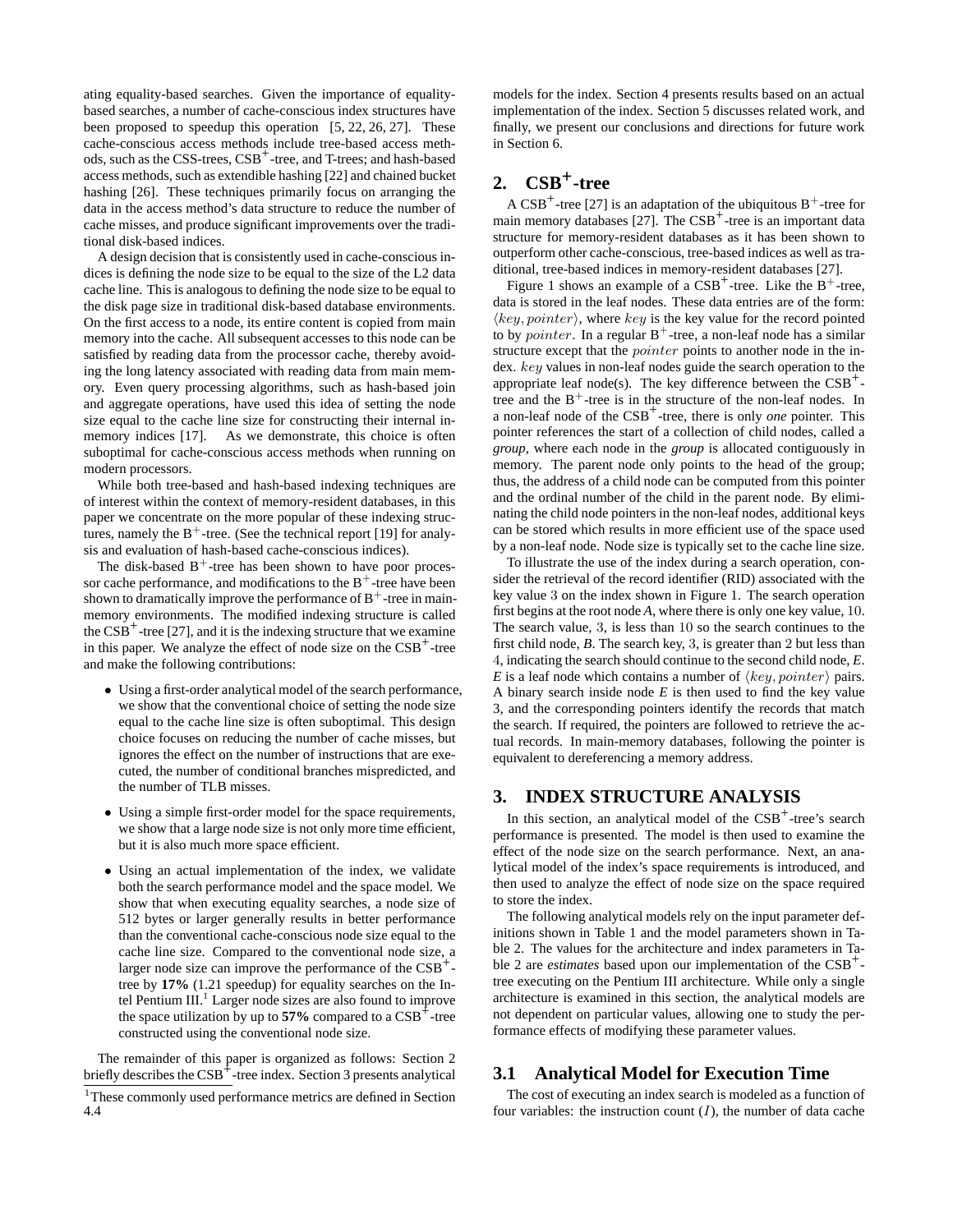



| Variable                 | Description                                                                          | Value    |  |
|--------------------------|--------------------------------------------------------------------------------------|----------|--|
| <b>Input Parameters</b>  |                                                                                      |          |  |
| $node$ <sub>-82</sub>    | size of an index node (in bytes)                                                     | varies   |  |
| q                        | number of queries                                                                    | varies   |  |
| $\sigma$                 | cardinality of the index                                                             | varies   |  |
| <b>Output Parameters</b> |                                                                                      |          |  |
| $M_{btree}$              | number of cache misses incurred in searching the CSB <sup>+</sup> -tree              | Eq. $10$ |  |
| $M_{spec}$               | number of cache misses incurred in searching the $CSB^+$ -tree — speculative         | Eq. 14   |  |
| $I_{\text{btree}}$       | number of instructions executed in searching the CSB <sup>+</sup> -tree              | Eq. 15   |  |
| $B_{btree}$              | number of branch paths incorrectly predicted in searching the CSB <sup>+</sup> -tree | Eq. 16   |  |
| $T_{\text{btree}}$       | number of TLB misses incurred in searching the CSB <sup>+</sup> -tree                | Eq. 18   |  |
| space                    | space required to construct a $CSB^+$ -tree (in bytes)                               | Eq. 19   |  |
| $space_{full}$           | space required to construct the "full" CSB <sup>+</sup> -tree (in bytes)             | Eq. 21   |  |

**Table 1: Input and Output Parameters for the Model**

misses  $(M)$ , the number of branch mispredictions  $(B)$ , and the number of TLB misses  $(T)$ . There are additional factors that contribute to the execution time, including instruction cache misses [2]. Instruction cache misses can become a significant component of the overall execution time, especially if the query workload requires executing code paths with large footprints. For this study, the L1 instruction cache effects are ignored because we only execute queries on a single index structure, and the code footprint fits well within the L1 instruction cache. Our assumption is supported by empirical measurements showing that the instruction cache misses contribute less than 0.5% to the overall execution time.

An additional factor that may affect execution time is out-oforder execution. Out-of-order execution enables a processor to potentially hide a portion of the observed stall time by exploiting instruction-level parallelism. Given that the primary operation in searching the  $CSB<sup>+</sup>$ -tree is a binary search, which has a short code path and contains data dependencies, there is little opportunity to exploit instruction-level parallelism; therefore, we ignore out-oforder effects.

The execution time model is shown in Equation 1:

$$
t = I * cpi + M * miss\_latency
$$
  
+ 
$$
B * pred\_penalty + T * tlb\_penalty
$$
 (1)

In Equation 1,  $t$  is the total execution time, in processor clock cycles, cpi is the cost of executing an instruction, miss latency is the cost of servicing a cache miss,  $pred\_penalty$  is the cost of incorrectly predicting a branch path, and *tlb\_penalty* is the cost of retrieving a TLB entry from the page table in main-memory. The cpi, miss latency, pred penalty, and tlb latency costs are all in processor clock cycles. Estimates for the cpi, miss latency,  $pred\_penalty$ , and  $tlb\_penalty$  parameters can usually be extracted from a processor's design manual. The values for these architecture parameters for a Pentium III are shown in Table 2. We note that the cpi parameter was estimated based on the observed behavior over a number of actual index searches. Also, the TLB miss penalty is assumed to be the same as the L2 cache miss penalty, which ignores the effects of caching page table entries in the processor caches. As we show in our model, the majority of TLB misses are compulsory misses that occur at the lowest levels of the tree, so the page table entries are less likely to be cached. In addition, the TLB miss penalty that we have chosen is very conservative, so page table entries that are found in the cache are not severely penalized with the full TLB miss latency.

#### *3.1.1 Cache Miss Component*

During an equality search operation, cache misses are incurred as the search proceeds down the index tree, performing a binary keysearch at each level. The number of cache misses for this binary key-search,  $m_{node}$ , can be computed as:

$$
l = \left\lceil \frac{node\_size}{lsz} \right\rceil \tag{2}
$$

$$
k = \left[ f * \frac{node\_sz - nlmeta\_sz}{key\_sz} \right]
$$
 (3)

$$
k_{init} = \frac{lsz - nlmeta\_sz}{key\_sz} \tag{4}
$$

$$
m_{node} = \begin{cases} \log_2(l+1) + (1 - \frac{k_{init}}{k}), & \text{if } k > k_{init} \\ \log_2(l+1), & \text{if } k < = k_{init} \end{cases}
$$
 (5)

Each non-leaf node contains a child pointer, a key count, and a list of *key* values. The size of the child pointer and key count metadata is represented by the  $nImeta$ -sz term. The number of cache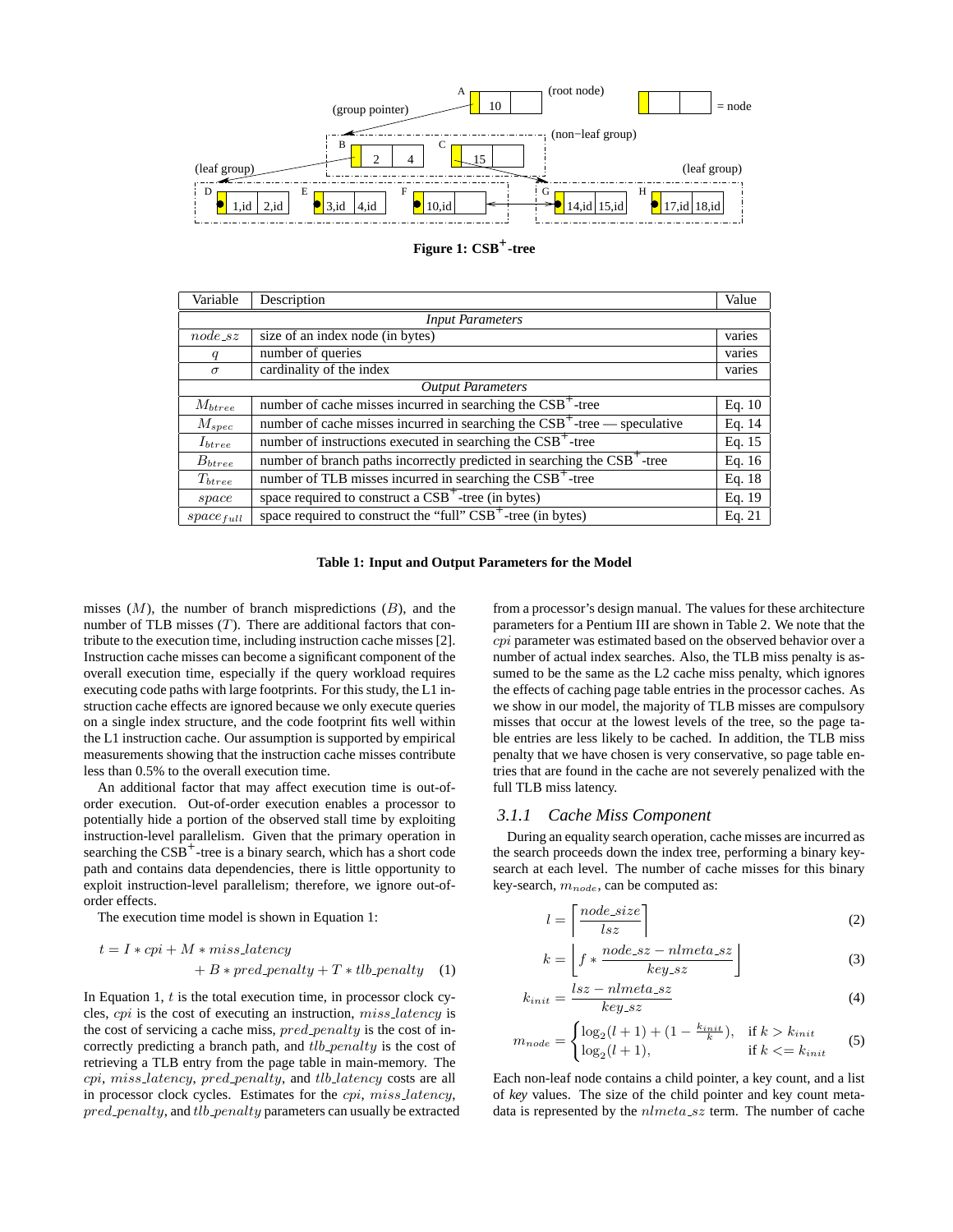| Variable                                                | Description                                                                     | Value           |  |
|---------------------------------------------------------|---------------------------------------------------------------------------------|-----------------|--|
| Architecture Parameters (Pentium III)                   |                                                                                 |                 |  |
| cpi                                                     | processor clock cycles per instruction executed                                 | 0.63            |  |
| $l$ sz                                                  | size of a cache line (in bytes)                                                 | 32              |  |
| $miss\_latency$                                         | processor clock cycles per L2 cache miss                                        | $\overline{75}$ |  |
| $page\_sz$                                              | size of a page in main-memory (in bytes)                                        | 4096            |  |
| $pred_$                                                 | branch misprediction penalty in processor clock cycles                          | 15              |  |
| $tlb$ <sub>cap</sub>                                    | number of entries in the TLB                                                    | 64              |  |
| $t\rightarrow t\rightarrow t\rightarrow t\rightarrow t$ | processor clock cycles to retrieve a TLB entry                                  | 75              |  |
| <b>Index Parameters</b>                                 |                                                                                 |                 |  |
| $I_{search}$                                            | instructions to compare a key and select the next position in the binary search | 6               |  |
| $I_{trav}$                                              | instructions per node traversal                                                 | $\overline{30}$ |  |
| $entry\_sz$                                             | size of an entry in a leaf node (in bytes)                                      | 8               |  |
|                                                         | fill percentage of a node                                                       | 0.67            |  |
| $key\_sz$                                               | size of an index key (in bytes)                                                 | $\overline{4}$  |  |
| $nlmeta_s$                                              | size of the non-leaf's metadata (in bytes)                                      | $\overline{8}$  |  |
| $lmeta_sz$                                              | size of the leaf's metadata (in bytes)                                          | 12              |  |
| <b>Computed Values</b>                                  |                                                                                 |                 |  |
| l                                                       | number of cache lines spanned by a node                                         | Eq. $2$         |  |
| $\overline{k}$                                          | number of keys in a non-leaf node                                               | Eq. 3           |  |
| $k_{init}$                                              | number of keys in the first cache line of a node                                | Eq. 4           |  |
| $m_{node}$                                              | number of cache misses incurred in a binary search of a node                    | Eq. 5           |  |
| L                                                       | number of leaf nodes in the index                                               | Eq. 6           |  |
| bf                                                      | branching factor                                                                | Eq. 7           |  |
| $\overline{h}$                                          | height of the tree                                                              | Eq. $8$         |  |
| $bf_{root}$                                             | branching factor of the root node                                               | Eq. 11          |  |
| $\lambda_i$                                             | number of nodes in a single level of the index                                  | Eq. $12$        |  |
| $m_{spec}$                                              | number of cache misses incurred in a binary search of a node — speculative      | Eq. 13          |  |
| $p_i$                                                   | number of main-memory pages containing a single level of the index              | Eq. $17$        |  |
| $\overline{b}f_{max}$                                   | maximum branching factor                                                        | Eq. $20$        |  |

#### **Table 2: Internal Parameters for the Model**

misses incurred by a binary search inside a node (Eq. 5) depends on the number of cache lines spanned by the node (Eq. 2), plus an additional cost to read the node's child pointer and key count data. Because a node's key entries begin immediately after the meta-data, the cost of accessing the meta-data is adjusted based on the probability of revisiting the cache line during the search. The probability of revisiting the cache line containing the first few keys (Eq. 4) depends on the total number of keys in the node (Eq. 3).

The number of cache misses incurred as the search operation traverses down the tree is bounded by the height of the tree,  $h$ , which is computed as follows:

$$
L = \frac{\sigma}{\left|f * \frac{node.sz - Imeta.sz}{entry.sz}\right|} \tag{6}
$$

$$
bf = k + 1 \tag{7}
$$

$$
h = \left\lceil \log_{bf} L \right\rceil + 1. \tag{8}
$$

The height of the tree (Eq. 8) is dependent on the number of leaf nodes (Eq. 6) in the index as well as the branching factor (Eq. 7.) The number of leaf nodes,  $L$ , is computed by dividing the cardinality,  $\sigma$ , by the number of entries per leaf node. Each leaf node contains a count, pointers to both the right and left sibling groups, and a list of  $\langle key, rid \rangle$  pairs. The entry count and pointers are considered meta-data and are accounted for by the term  $lmeta\_sz$ . The branching factor,  $bf$ , is the number of children a non-leaf node can reference, and is dependent on the number of keys that are contained in the non-leaf nodes (Eq. 3).

On the first traversal of the tree, each node access will incur a compulsory cache miss. However, on subsequent traversals (queries), nodes near the root of the tree will have a high probability of being found in the processor cache, while the leaf nodes will have a substantially lower probability. To model this effect, we apply Cardenas's formula [8] *at each level* of the tree since the probability of a node being cached depends on the number of nodes at that level, which in turn depends on the level of that node.

We note that this problem is very similar to estimating the number of page misses in a buffer pool, and databases frequently use Yao's formula for this purpose [13]. Yao's formula [32] computes the average number of pages, or blocks, accessed during query evaluation. Since the records that satisfy a query are unique, Yao's formula assumes that records in the blocks will not be revisited. In the case of modeling cache misses, Cardenas's formula is more appropriate because we are interested in predicting the number of unique blocks accessed with the possibility of replacement. In other words, the data contained within a block may be revisited during subsequent queries.

In using Cardenas's formula, we are modeling a system of continuously running queries, i.e. the steady state behavior. It is important to note that the processor cache can be diluted by other programs, removing highly accessed data from the cache. In using Cardenas's formula to account for the actual cache misses during a search, we assume that the database application is a high priority process, and that the interference from the OS or other applications is marginal.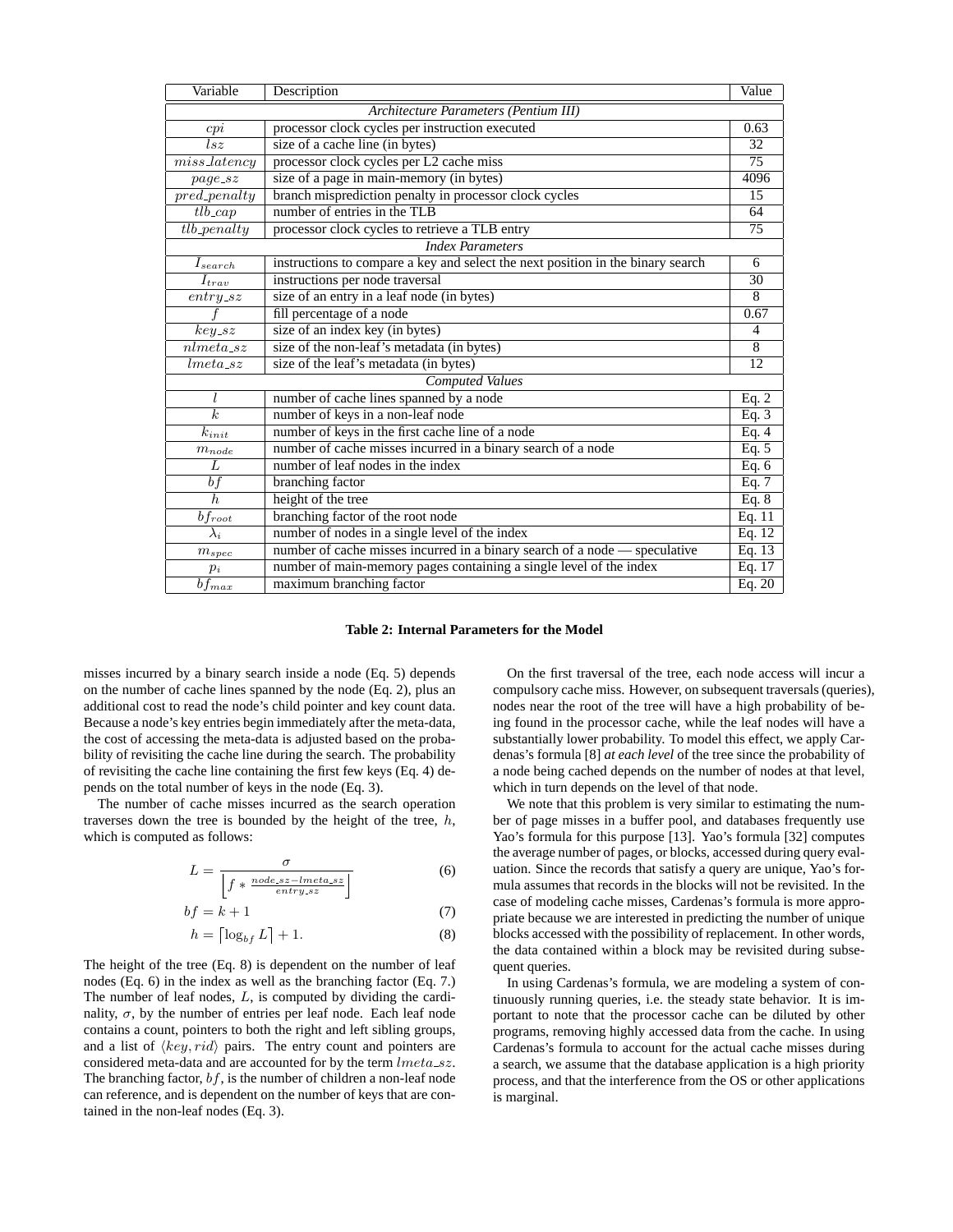Continuing with the description of the model, Cardenas's formula, shown in Equation 9, predicts the number of unique blocks that are visited,  $X_D$ , for a given number of queries, q, on a given number of data blocks,  $\lambda$ ; in our case  $\lambda$  is the total number of nodes for a given level of the tree.

$$
X_D(\lambda, q) = \lambda * (1 - (1 - 1/\lambda)^q)
$$
 (9)

The total number of cache misses,  $M_{\text{btree}}$ , is modeled as the sum of the expected number of unique cache misses at each level of the tree.

$$
M_{btree} = \frac{\sum_{i=1}^{h} X_D(l * \lambda_i, q * m_{node})}{q}
$$
 (10)

In Equation 10,  $l * \lambda_i$  is the number of cache lines spanned by all the nodes at level i of the tree, and  $q * m_{node}$  is the total number of cache lines accessed for q queries at each level i.  $\lambda_i$  can be estimated as follows:

$$
bf_{root} = \frac{L}{bf^{h-2}}
$$
 (11)

$$
\lambda_i = \begin{cases} bf_{root} * bf^{i-2} & \text{if } i > 1\\ 1 & \text{if } i = 1 \text{ (root)} \end{cases}
$$
 (12)

In Equation 12,  $bf_{root}$  is the branching factor of the root node, and  $bf$  is the average fanout of a node. We treat the root node as a special case because the number of entries in the root node greatly influences the number nodes at each level of the tree. Without this special case, we could get a very different value of  $\lambda$  for each level of the tree, leading to an overestimation of the number of cache misses.

Equation 10 accounts for compulsory misses, but does not incorporate conflict misses or capacity misses in the cache [20]. For a first-order approximation, we assume a large cache where these effects are not significant. The experimental results in Section 4 confirm the accuracy of this simplification, but in future work we plan to address this with a more detailed cache model.

Modern processors use branch predictors to predict the target of a branch instruction and speculatively execute instructions from the predicted target. The actual target of the branch instruction is computed several cycles later, during the execution of the branch instruction. If the actual target does not match the predicted target, the processor pipeline is flushed and execution resumes at the correct target. During this speculative phase, a load instruction might initiate a cache miss. Once the branch instruction is executed, and if the branch target was predicted incorrectly, the cache miss due to the load instruction will no longer remain on the critical path of execution. As a result, a cache miss that results from speculative execution may be registered by the processor's event counter, even though the full cache miss latency will not be present in the execution time. It is important to account for these speculative cache miss events to correctly estimate the observed stall time due to cache misses. Equation 13 modifies the binary-search cost-equation (Eq. 5) to account for speculative memory accesses.

$$
m_{spec} = \begin{cases} 1.5 * \log_2(l+1) - 0.5 + (1 - \frac{k_{init}}{k}) & \text{if } k > k_{init} \\ 1.5 * \log_2(l+1) - 0.5 & \text{if } k <= k_{init} \end{cases} \tag{13}
$$

Equation 13 assumes that the search key is random, and consequently, the processor mispredicts the search direction half of the time. Based on this assumption, the number of cache line accessed is equal to the number of non-speculative cache reads due to the binary search, plus an additional 50% due to branch misprediction. When including speculative memory accesses, Equation 14 can be

used to predict the number of cache miss events that an out-of-order capable processor is likely to register.

$$
M_{spec} = \frac{\sum_{i=1}^{h} X_D(l * \lambda_i, q * m_{spec})}{q}
$$
 (14)

#### *3.1.2 Instruction Component*

The second component of the analytical model is the number of instructions executed during a search operation. The number of instructions executed includes a binary key-search of the entire data, plus the cost of a child-node traversal. Equation 15 predicts the number of instructions executed.

$$
I_{btree} = \log_2(\sigma) * I_{search} + h * I_{trav}.
$$
 (15)

In Equation 15,  $I_{search}$  is the number of instructions required to evaluate a key and select the next evaluation position in the binary search, and  $I_{trav}$  is a fixed cost for traversing to the next node in the tree. The values for these parameters are estimates based on the actual implementation, and values for these parameters are shown in Table 2.

#### *3.1.3 Branch Prediction Component*

The third component of the model is an estimate of the number of conditional branches that are incorrectly predicted by the architecture. The number of mispredicted branches is proportional to the number of binary search operations executed plus the conditional branch that ends the binary search of a node. On each key comparison in a binary search, the next key examined may be before or after the present key, with each path having an equal probability of being taken. Therefore, the processor has an equal probability of predicting the correct or incorrect path. Also, the processor can not accurately predict the conditional branch that is taken to end the search. Consequently, the number of mispredicted branches,  $B_{\text{btree}}$ , is estimated to be 50% of the branch instructions that are executed during the binary search of the data, plus one misprediction per node searched to represent the end of the search loop.

$$
B_{btree} = h + \frac{\log_2(\sigma)}{2} \tag{16}
$$

### *3.1.4 TLB Component*

The fourth and final component of the model is an estimate of the number of misses in the TLB. The number of TLB misses depends on the number of unique physical memory pages that are accessed during the search. Index nodes are contained in physical pages of memory, where each page may hold one or more nodes. In traversing the index, each node's physical memory address must be translated from the virtual memory address. If an index is large, then the TLB may not be able to cache all the address translations for the index, and expensive TLB cache misses will be incurred during an index search.

The TLB is typically much smaller than the level 2 cache, e.g. the data TLB on the Pentium III has only 64 entries, so capacity misses must be taken into account. Since each query accesses exactly one page at each level of the index, the TLB entries can be viewed as a number of smaller independent caches, each with a cache of  $tlb$ <sub>ca</sub> $p/h$  entries. This model assumes a fully associative TLB cache using an LRU replacement policy. The probability of experiencing a TLB miss can then be calculated as the probability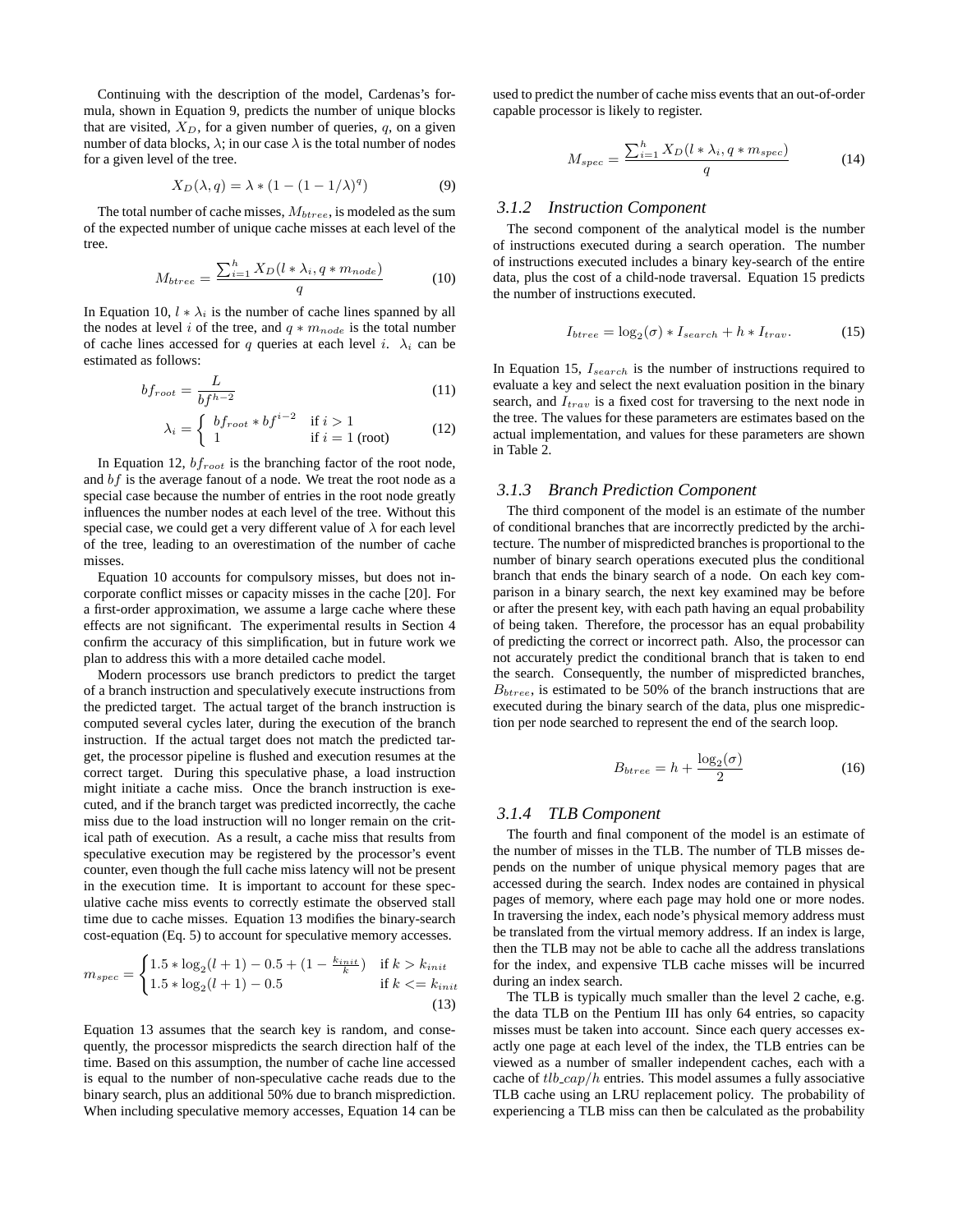of not hitting the same page in  $tlb$ <sub>cap</sub>/h attempts.

$$
p_i = \left\lceil \frac{node\_sz}{page\_sz} * \lambda_i \right\rceil \tag{17}
$$

$$
T_{btree} = h - \sum_{i=1}^{h} \left( 1 - \frac{1}{p_i} \right)^{\frac{tlb \cdot cap}{h}}
$$
 (18)

Equation 18 calculates the average number of TLB misses per query by subtracting the average number of pages that are found in the TLB from the number of TLB requests. The probability of a pagetable entry being found in the TLB is dependent on the number of memory pages at each level,  $p_i$ . In deriving Equation 18, the height of the index is assumed to be less than the number of TLB entries, and the number of queries is much greater than the number of TLB entries. The model may underestimate the actual number of TLB misses because the operating system may flush the TLB on page table changes and context switches.

#### *3.1.5 Overall Cost*

The overall cost of an index scan is calculated by substituting  $M_{btree}$ ,  $I_{btree}$ ,  $B_{btree}$ , and  $T_{btree}$  for  $M$ ,  $I$ ,  $B$ , and  $T$  respectively in Equation 1. We use  $M_{\text{btree}}$  rather than  $M_{\text{spec}}$ , since the speculative cache misses will not incur the entire cache miss latency.

Using the four component models, as well as the execution model, the effect of the node size on the performance of equality search can now be analyzed.

#### *3.1.6 Analysis of Node Size Effects on Equality Search*

Using the model presented in the previous section, the effects of node size of the performance of equality searches can now be determined. For this analysis, the underlying architecture is assumed to be an Intel Pentium III (Table 2), which is the same as our experimental machine; the cardinality of the index is set to 10 million, and the number of search queries to 10 thousand.



**Figure 2: Index Height**

Figure 2 shows the height of the  $CSB^+$ -tree as the node size increases. As expected, a small node size creates an index with a large height, and as the node size grows larger than a few cache lines in size, the height of the index decreases dramatically.

Figure 3 shows the average number of cache misses incurred during an equality search for various node sizes. In this figure, we plot the average number of cache-miss events with and without the misses incurred due to speculative execution. In the figure, the plot labeled *non-speculative* corresponds to Eq. 10, and the plot labeled speculative corresponds to Eq. 14. From Figure 3, we observe that the  $CSB<sup>+</sup>$ -tree shows its best cache behavior at small node sizes, with a node size equal to the cache line size (32 bytes) experiencing the minimum number of cache misses. At a node size of 32 bytes, the leaf node can only hold a maximum of two entries, with

four bytes remaining unused. Because of the small node size, the tree is high. At a node size of 64 bytes, a leaf node can contain a maximum of six entries, sharply decreasing the height of the tree but increasing the number of cache misses incurred to traverse the tree. As the node size increases, cache performance begins to suffer as the binary search inside of the node causes poor cache line utilization.

Figure 4 shows the average number of instructions executed during an equality search, for various node sizes (Eq. 15). For node sizes in the range of 32–96 bytes, there is a large traversal cost due to the height of the tree. As the size of the node increases, the traversal cost decreases rapidly. Consequently, for the larger node sizes, there are fewer instructions executed per query.

The number of branch mispredictions (Eq. 16), presented in Figure 5, follows a trend similar to the number of instructions executed. As the node size increases, the height of the tree decreases, and the mispredictions that occur per node access is reduced. The cost of the mispredictions contributes approximately 14–18% to the overall execution time, over the entire range of node sizes.

The number of TLB misses (Eq. 18) in Figure 6 also follows the height of the tree. The number of TLB misses is highest at small node sizes because of the large number of unique pages that are accessed. At larger node sizes, there are fewer TLB misses because more work is being performed per page access. An index constructed with a node size of 512 bytes exhibits 67% fewer TLB misses than at a node size of 32 bytes.

Figure 7 shows the effect of the node size on the overall execution time of equality search on the  $CSB<sup>+</sup>$ -tree. This graph is plotted using Equations 1, 10, 15, 16, and 18. As the node size increases, the cache miss latency is contributing more to the overall execution time while the instructions, branch mispredictions, and TLB miss latency are contributing much less to the overall execution time; therefore, while the cache performance may be optimal for small node sizes, the execution time is adversely affected by the high instruction count, branch mispredictions, and TLB misses. From the figures, the minimum number of cache misses occurs at a node size of 32 bytes, and the minimum number of instructions executed occurs at sizes of 1632 bytes and larger. The number of branch mispredictions and the number of TLB misses continue to decline as the node size increases, since the tree is becoming more shallow. The resulting execution time is poor for small node sizes, quickly improves as the node size approaches 512 bytes, and then remains fairly constant for node sizes larger than 512 bytes. *The predicted optimal node size is 1696 bytes, performing 27% faster over a node size of 32 bytes, which is the L2 cache line size for the Intel Pentium III, and the current conventional choice for a node size.*

#### **3.2 Analytical Model for Space**

The total amount of space required to construct a  $\text{CSB}^+$ -tree is calculated by summing the number of nodes at each level, and then multiplying the sum by the node size, as shown in Equation 19.

$$
space = node\_sz \sum_{i=1}^{h} \lambda_i
$$
 (19)

In Equation 19, node\_sz is the node size, and  $\lambda_i$  is the number of nodes at each level of the tree. While space accounts for the memory allocated to nodes that contain actual entries, a *full* CSB<sup>+</sup>tree allocates memory for the entire *group* of nodes, regardless of the parent node's fill factor. The space required for a full CSB<sup>+</sup>-tree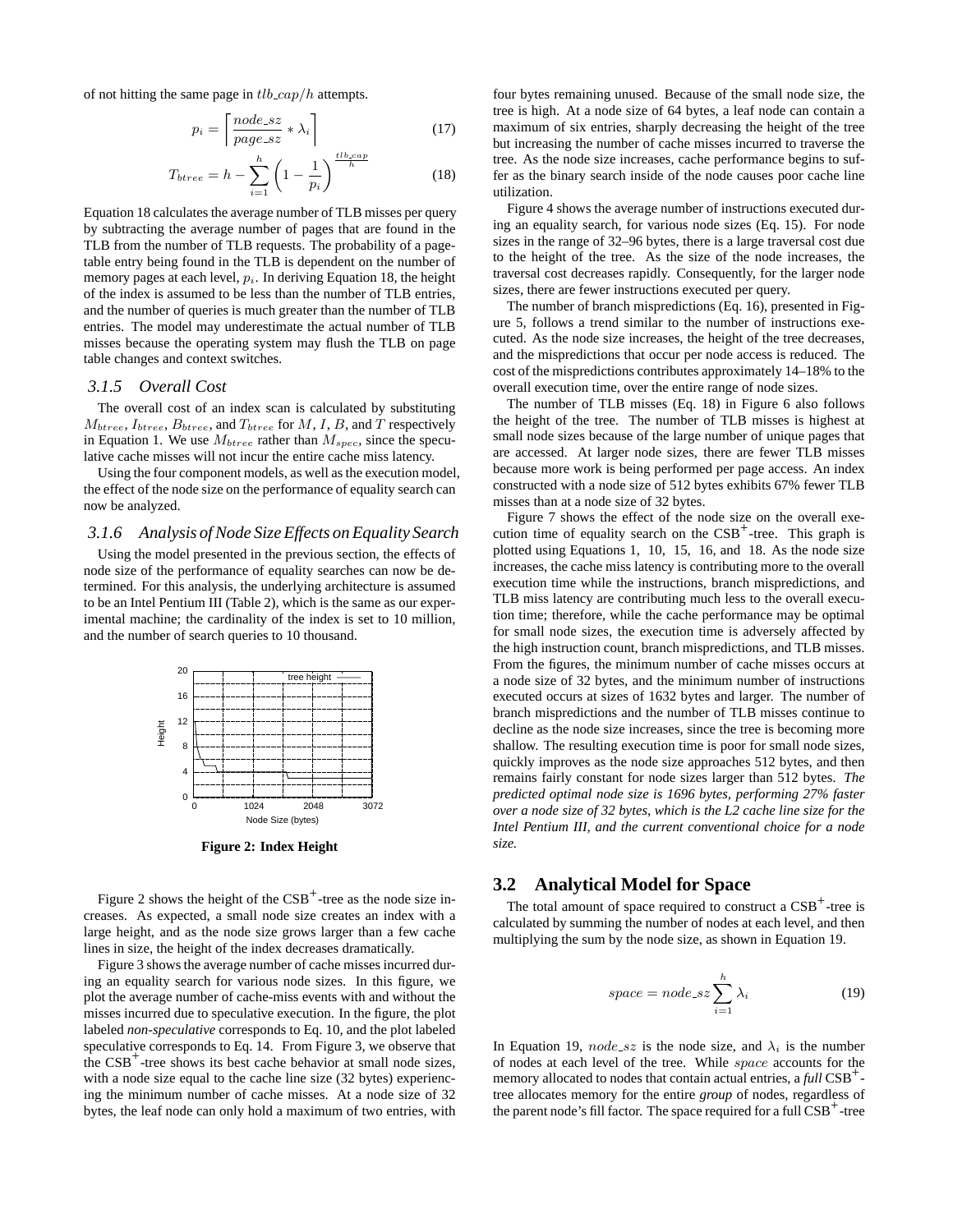

is shown in Equation 21.

$$
bf_{max} = 2 * \left\lfloor \frac{node\_sz - nlmeta\_sz}{2 * key\_sz} \right\rfloor + 1 \qquad (20)
$$

$$
space_{full} = \frac{bf_{max}}{bf} * space
$$
 (21)

Equation 21 uses the ratio of  $bf_{max}$ : bf to relate the number of nodes allocated in a group to the number that actually contain entries, where  $bf_{max}$  is the maximum branching factor of a node.

Figure 8 plots the space required for a "full"  $CSB<sup>+</sup>$ -tree to store 10 million entries. From the figure, node sizes larger than a cache line size create trees that require much less space. *A node size of 512 bytes requires 66% less space than a node size of 32 bytes, and 29% less space than a node size of 64 bytes.*

## **3.3 Analytical Model Application**

We have applied the performance model to analyze the effects of constructing the  $CSB<sup>+</sup>$ -tree with larger keys, and to analyze the performance effects of using a simple concurrency control protocol with the index. In the interest of space, only a summary of these results is presented here, and we refer the interested reader to the full-length version of this paper [19].

To model the search performance when indexing keys larger than four bytes (such as doubles), we simply modify the parameter  $key\_sz$ . Analysis of the model demonstrates that, with larger keys, the conventional choices are even further off from the optimal performance point, and the benefits of using larger node sizes are even greater.

The model has also been applied to examine the effects of a simple concurrency control protocol. As shown in [19], the overall effect on the model is similar to increasing the overhead per node,  $I_{trav}$ . Consequently, the performance benefits of using larger node sizes continue to hold even when a concurrency control protocol is employed.

# **4. EXPERIMENTAL EVALUATION**

In this section, we present experimental results based on an implementation of the CSB<sup>+</sup>-tree in a main memory database system, named *Quickstep*, that we are currently building.

#### **4.1 Index Implementation Details**

Since the index was implemented in an actual database system, system abstractions may have induced additional performance overhead in some of the index operations. For example, our system allocates memory in pages that can then be saved to disk, and we utilize a buffer manager to manage page caching in main memory. The Quickstep database buffer manager allows pinning entire relations or indices in main memory (if there is enough memory available), and maps the entire disk image to a contiguous space in virtual memory. In this mode, all of the data is pinned in the main memory, and disk pointers are *swizzled* to direct memory pointers; thereby, reducing node traversal overheads. In the experiments presented in this section, the entire data set is pinned in main memory. The index and database system were coded in C++, and the system was compiled with the GNU gcc compiler with all optimizations turned on.

The *full* CSB<sup>+</sup>-tree, as described in [27], was implemented. All nodes were allocated in pages of memory, with groups of nodes allocated on contiguous pages of memory if necessary. All keys are four bytes, and all  $\langle key, RID \rangle$  entries are eight bytes.

#### **4.2 Experimental Setup**

The experiments were performed on a 600MHz Intel Pentium III with 768MB of main memory. The Pentium III has a two level cache hierarchy. The first level consists of a 16KB data cache and a 16KB instruction cache. The second level cache is a 512KB unified data/instruction cache. All caches are 4-way, set associative, with a 32 byte line size. The Pentium III also has two TLBs, one for code pages (i-TLB) and one for data pages (d-TLB). The i-TLB can hold 32 translation entries, while the d-TLB can hold 64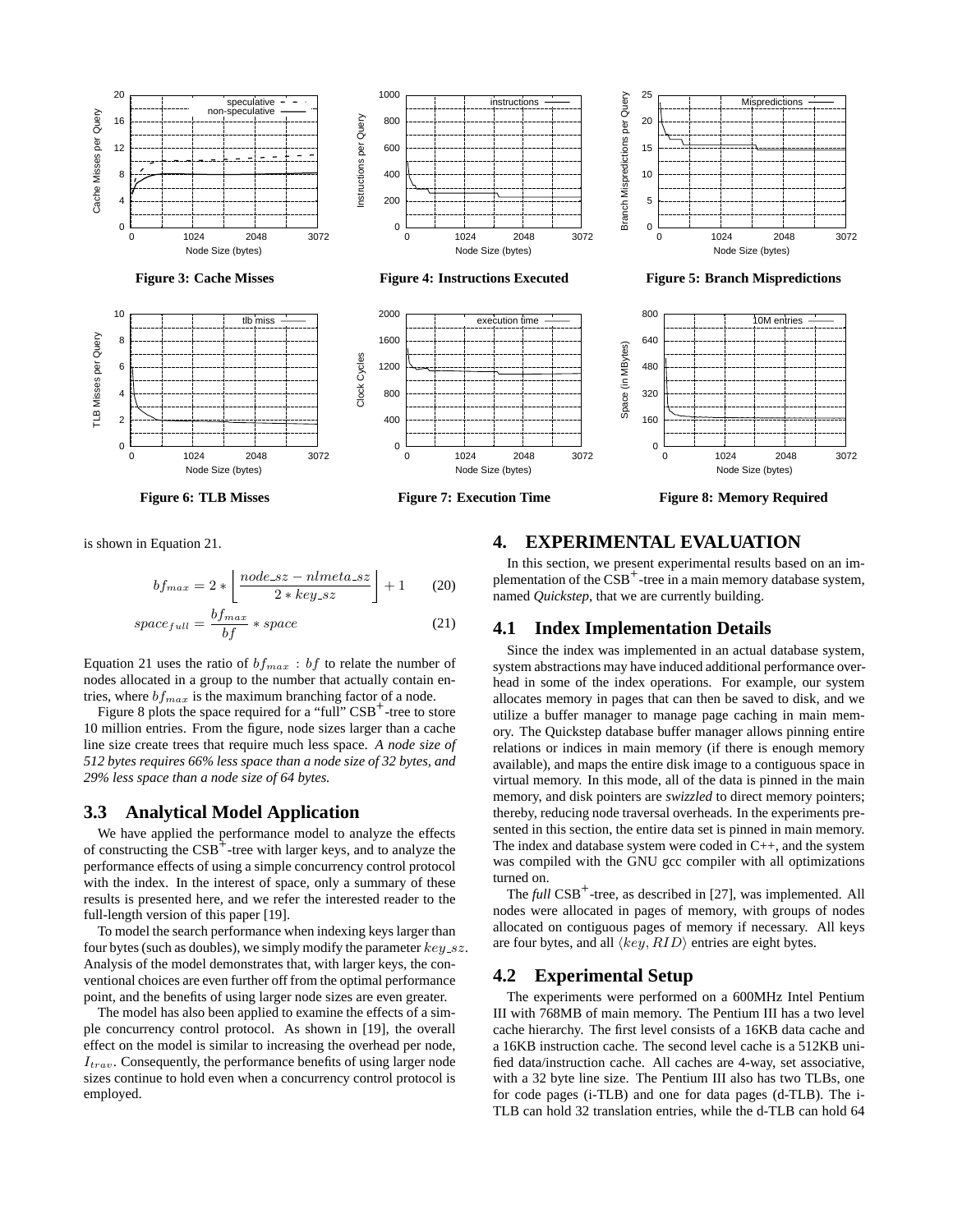entries. Both TLBs are 4-way set associative. The Pentium III provides two hardware counters for measuring processor events, such as the number of cache misses and the number of instructions executed. The operating system used on this machine was Debian Linux, kernel version 2.4.18. To access the event counters on the processor, we used the PAPI library [7].

We also verified these results on a 450MHz Sun UltraSPARC-II with 1024MB of main memory, running SunOS version 5.8. The cache line size for the UltraSPARC-II is twice the line size used in the Pentium III processor. When comparing the relative performance improvements over the "default" case of using a node size equal to the cache line size, the relative performance improvements are roughly half of that observed for the Pentium III. In the interest of space, we only present the experimental results using the Pentium III here, and refer the interested reader to [19].

The events measured include execution time, L2 cache misses, instructions executed, L1 instruction cache misses, and branch mispredictions. The L1 instruction cache misses are an insignificant percentage of overall execution time (less than 0.5%), and are not discussed in the analysis of the experiments. The Pentium III does not expose the data TLB misses as measurable events. To measure the number of TLB misses, we wrote a TLB simulator that estimated the number of TLB misses from a trace of the memory references. The simulator modeled the capacity and associativity of the Pentium III d-TLB, and assumed an LRU replacement policy.

Concurrency control, record retrieval, and output operations are not included in our measurements of the index performance. Record retrieval and output costs remain constant for the range of index node sizes, while the effects of concurrency control have been examined separately, and can be found in the full version of this paper [19].

#### **4.3 Data Set and Queries**

For the data set, we used the Wisconsin Benchmark's [4, 14] TENK relation scaled to ten million entries, and indexed on the *unique1* attribute, which is a candidate key in this relation. Unless stated otherwise, the *unique1* values are inserted into the index in unsorted order.

In each of the experiments reported below, the index is queried ten thousand times. Each query is an equality search for a key value that is randomly selected from the ten million possible entries. The measured events are divided by the total number of queries to calculate an average event per query, so each data point in a graph is an average of ten thousand queries. Experiments with much larger numbers of queries, and relations with different cardinalities were also analyzed. The per query performance results presented here remained essentially the same; for brevity, we omit these results, and refer the interested reader to [19].

## **4.4 Measuring Performance**

In analyzing the experiments, we will frequently refer to the optimal range of node sizes for a given performance metric; this range is defined as the node sizes that result in performance that is within 5% of optimal for the particular metric. To quantify performance improvement, we use the percentage improvement metric given by:

 $\frac{performance\ before -performance\ after}{performance\ before -performance\ after} \%$ 

A second frequently used metric is *speedup*, given by:

$$
\frac{performance\ before}{performance\ after}
$$

When reporting the performance results, the performance improvement will be presented first, with the speedup presented second and in parenthesis.

## **4.5 Experiment 1: Equality Search Performance**

To analyze the effect of node size on the search performance of the index, we first present an analysis of equality searches over a wide range of node sizes. In this first experiment, the CSB<sup>+</sup>-tree index was constructed on the *unique1* attribute in the scaled TENK relation (cardinality 10M).

Figure 9 shows the average number of cache misses per query for the CSB+ -tree index, including speculative cache misses. From the figure, we observe that the  $CSB<sup>+</sup>$ -tree experiences the fewest cache misses for the node sizes ranging from 32–64 bytes. As expected, cache misses are minimized at small node sizes. However, as the node sizes become larger, the binary search within each node increasingly contributes to the number of cache misses.

Figure 10 shows the average number of instructions per query for the index. As the node size increases for the  $CSB<sup>+</sup>$ -tree, the height of the tree decreases, causing the instruction count to drop. The jumps that occur in Figure 10 correspond to changes in the height of the index structure. The instruction count is at its minimum within the range of 1408–3072 bytes.

The number of branch mispredictions, shown in Figure 11, is fairly constant for node sizes of 512 bytes and greater. For much smaller node sizes, the number of mispredictions increase due to the increased number of node traversals that occur.

Figure 12 shows the number of TLB misses per query. As discussed in Section 4.2, the Pentium III does not expose the data TLB misses, so this figure is derived using a simulation. As expected, the number of TLB misses varies with the height of the index. A node size of 512 bytes exhibits 73% fewer TLB misses than at a node size of 32 bytes, and node sizes larger than 512 bytes incur up to 80% fewer TLB misses than at a node size of 32 bytes.

Figure 13 shows the execution time, measured as clock cycles per query. As the figure shows, the CSB<sup>+</sup>-tree's best performance occurs at node sizes greater than **160 bytes**. Node sizes in this range are much larger than the cache line size, which is 32 bytes. Using a node size within the range 256–512 bytes can improve the performance of the index by 17% (1.21 speedup) over the performance when the node size is 32 bytes. After a node size of 512 bytes, the performance of the index very gradually improves. Using a node size in the range of 1280–3072 bytes can improve the performance of the index up to **19% (1.24 speedup)** over the performance when the node size is 32 bytes.

Comparing Figures  $9 - 13$  from the experimental evaluation to Figures  $3 - 7$  from the analytical model, we can see that the analytical model accurately predicts the actual empirical behavior. As stated before, the experiments were performed in the context of a database system, and consequently include additional performance overhead that is not predicted by the analytical model. For example, before evaluating the index search operation, the query must be parsed, which requires additional instructions, and also incurs one data cache miss to read the literal in the query predicate. This overhead is reflected as a constant value added to the actual number of cache misses incurred (Fig. 9) and the actual number instructions executed (Fig. 10), and subsequently affects the overall execution time (Fig. 13).

# **4.6 Experiment 2: Space Requirements**

In this experiment, we investigate the effect of the node size on the space required to store the  $CSB<sup>+</sup>$ -tree index. The  $CSB<sup>+</sup>$ -tree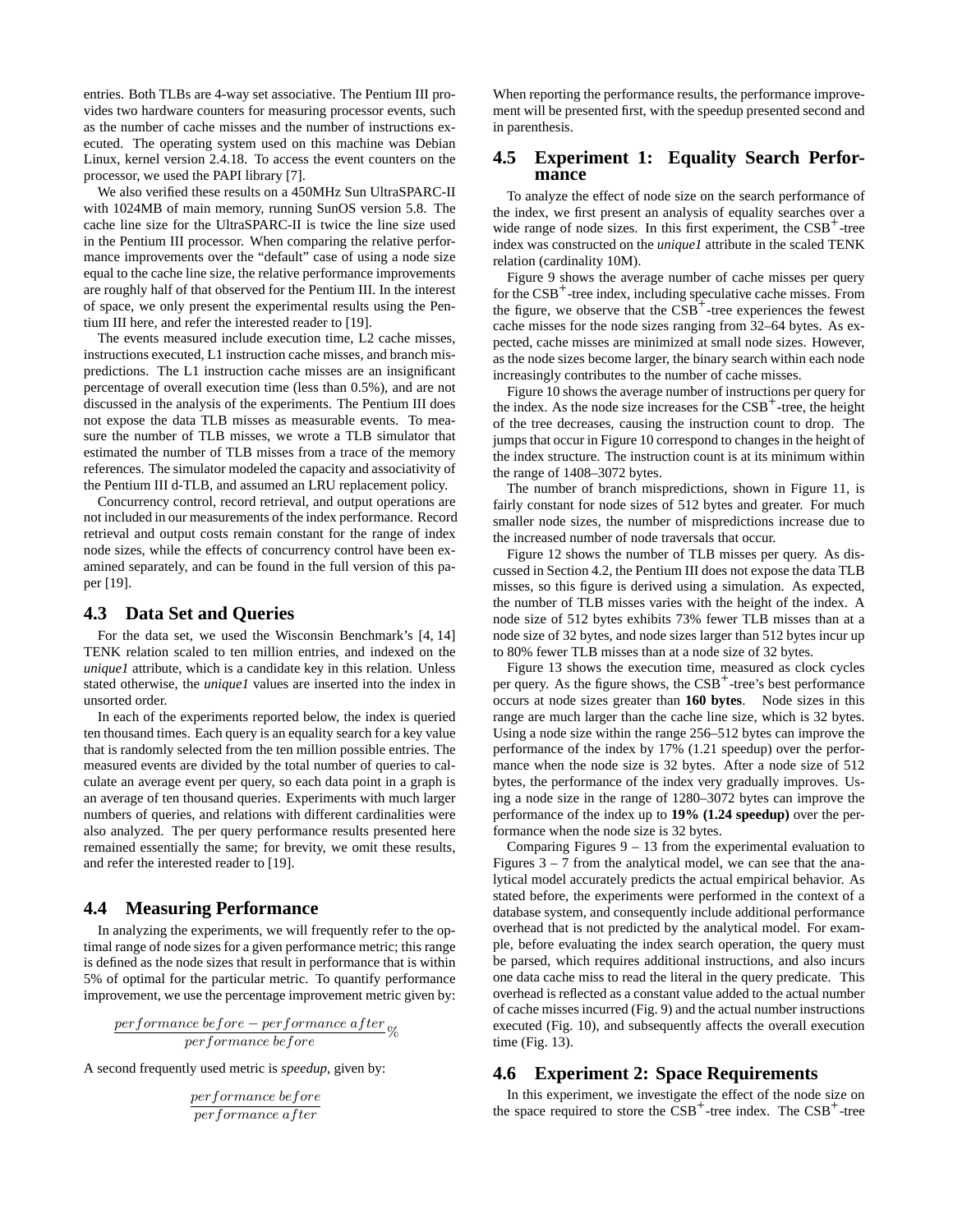

implementation was the *full* CSB<sup>+</sup>-tree, where space is allocated for an entire group of nodes regardless of whether each node contains entries. As in the previous experiment, we used the TENK relation scaled to ten million entries, and indexed on the *unique1* attribute. The space requirements of the  $CSB<sup>+</sup>$ -tree versus node size in Figure 14 highlights an important problem with using small node sizes for memory constrained environments: small node sizes result in very deep trees, requiring substantially more space to represent. From the figure, a node size of 512 bytes requires 60% less space than a node size of 32 bytes, and requires 36% less space than a node size of 64 bytes. Node sizes larger than 512 bytes show moderate improvements in space utilization, requiring between 42– 64% less space than a node size of 32 bytes. The saw-tooth shape in Figure 14 is due to small changes in the fill factor of the nodes in the index. This fill factor can vary from 0.5 to 1, but the analytical model does not exhibit this saw-tooth form because the fill factor is modeled as a constant of 0.67, which is the average fill factor that is typically observed in practice [31]. While the fill factor varies in the experimental evaluation, the space requirements fluctuate around 163MB, which compares favorably to the 171MB that is predicted by the analytical model.

## **4.7 Additional Experiments**

We have performed several additional experiments to evaluate the effect of node size under a variety of different conditions. In the interest of space, we only summarize these results, and refer the interested reader to [19].

First, we examined the performance of range searches for a variety of node sizes. The results show that for the Pentium III, using a node size larger than 512 bytes improves the range search performance by up to 48% (1.94 speedup) over a CSB<sup>+</sup>-tree constructed with the conventional node size.

Second, we examined the performance of equality search on a  $CSB<sup>+</sup>$ -tree constructed with keys of size eight bytes (the key size for a double precision number). The  $CSB<sup>+</sup>$ -tree experienced its

optimal performance with node sizes larger than 1024 bytes, performing up to 26% (1.34 speedup) faster than at a node size of 64 bytes. These results demonstrate that, with larger keys, the conventional choice in node size is even further from the optimal performance point, and the benefits of using larger node sizes are even greater.

Third, we evaluated the impact of concurrency control on the equality search performance of the CSB<sup>+</sup>-tree. This experiment shows that the optimal range of node sizes remains 160-bytes and larger, and results in a performance improvement of 17% (1.21 speedup) over a node size of 32 bytes.

Fourth, the performance of the  $CSB^+$ -tree index containing duplicate keys was examined. For this experiment, the index was loaded with ten million integers which were drawn from a set of five-hundred thousand distinct integer values. These values followed a Zipfian distribution where the *skew* parameter varied between 0 and 1. This experiment shows that, when the index contains skewed data, node sizes much larger than the cache line size performed optimally. Specifically, node sizes in the range of 256– 512 bytes performed up to 49% (1.95 speedup) faster than a node size equal to the cache line size of 32 bytes. Node sizes larger than 512 bytes perform up to 50% (2.00 speedup) faster than a node size equal to 32 bytes.

Finally, we evaluated the effect of node size on the performance of the CSB<sup>+</sup>-tree when inserting ten million unique, unsorted integers into an empty index. As the node size increased, the execution time also increased due to the larger cost in splitting nodes. Smaller node sizes performed much better than larger node sizes. A CSB<sup>+</sup>tree with a node size of 512 bytes performed 27% (21% slowdown) slower than an index with a node size of 32 bytes. Node sizes larger than 512 bytes performed increasingly worse. While node sizes much larger than a cache line size perform worse than small node sizes, workloads that have many more search operations relative to inserts (the common case in practice) will not be greatly affected by this poor insert performance.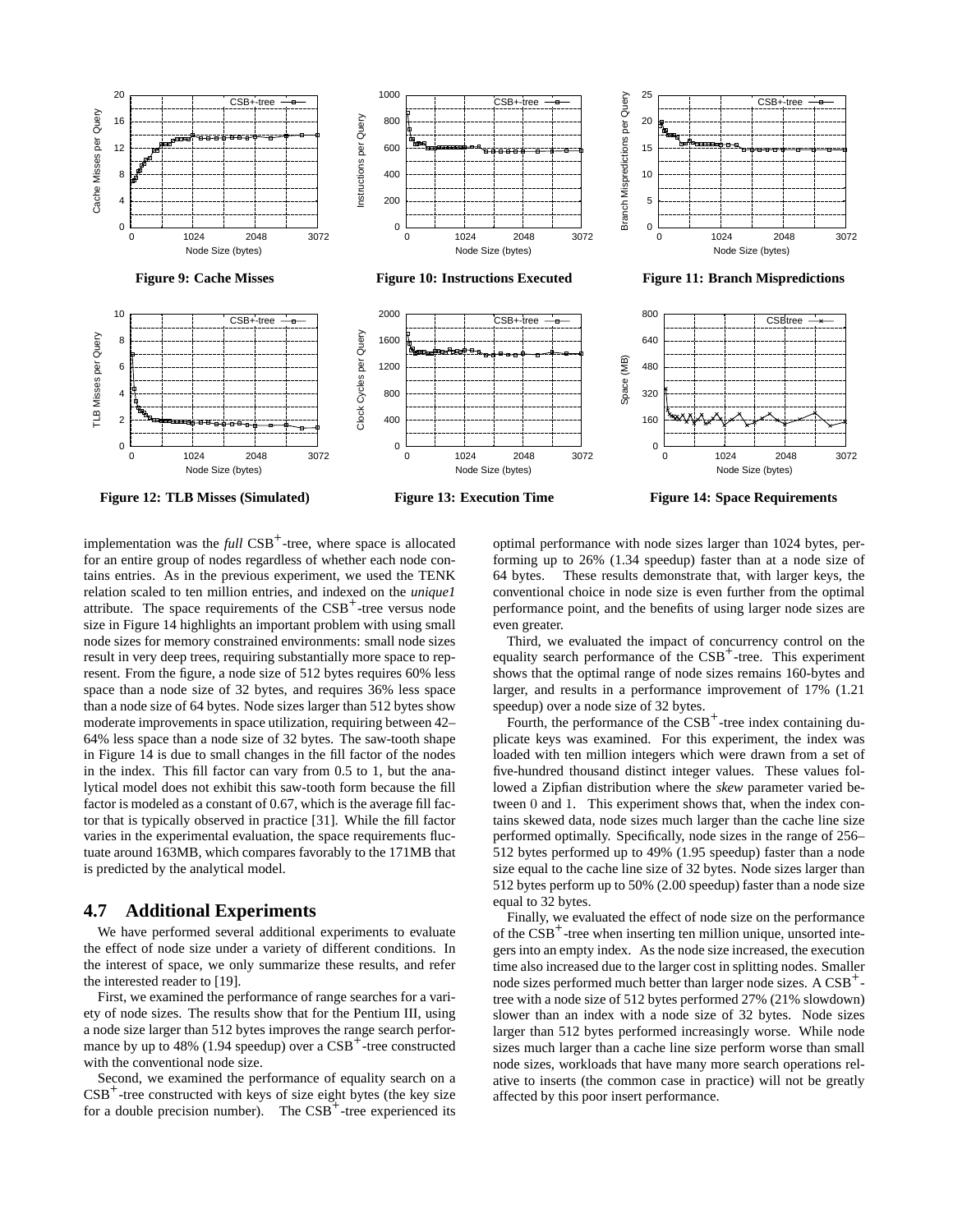# **4.8 Discussion**

In summary, we have experimentally demonstrated that the firstorder models presented in Section 3 are accurate. The experimental data shows that node sizes larger than 512 bytes perform up to 17% (1.21 speedup) faster for equality searches, as compared to the performance of an index with a node size equal to the cache line size. In addition, we have shown that the conventional node size demonstrates poor space utilization, consuming up to 149% more space than a node size of 512 bytes.

## **5. RELATED WORK**

A number of previous studies have identified the critical influence that processor cache misses have on the performance of modern database systems, which typically run on servers with large main-memory configurations [2, 23, 25, 28]. To remedy this performance bottleneck, a number of popular database algorithms and access methods have been adapted to improve their cache utilization [6, 17, 25, 28]. Main-memory database systems have also paid considerable attention to efficient indexing techniques. The earliest work in this area by Lehman and Carey [22] investigates various hash-based and tree-based indexing structures for main memory databases. They also propose a new indexing structure called the T-tree that is shown to be very effective in main-memory environments. The paper did not consider cache behavior, primarily because processors at that time did not have sophisticated processor caches.

Rao and Ross recently rekindled interest in main-memory indices by considering the performance impact of cache misses. In [26], they investigate main memory indexing techniques for static data, proposing the Cache Sensitive Search tree, or CSS-tree, to improve the processor cache utilization during a search. In the analysis of the CSS-tree, the authors conclude that a node size equal to a cache line size is optimal in most cases. A limitation of the CSS-tree is that it is a static index structure, and must be entirely rebuilt upon *any* updates to the data. The authors also investigated dynamic indexing techniques in the main-memory environment in [27], proposing a cache-conscious variation of the traditional B+-tree, called the  $CSB<sup>+</sup>$ -tree. The  $CSB<sup>+</sup>$ -tree eliminates child node pointers in the non-leaf nodes, allowing additional keys to be stored in a node which improves cache line utilization. Analogous to the traditional B+-tree where a node size is equal to a disk page to minimize the number of page accesses during a search, the node size for the CSB<sup>+</sup>-tree is set equal to a processor cache line to minimize the number of cache misses. The work by Rao and Ross has been extended in recent years in a number of different ways, including handling variable key length attributes efficiently [5] and for architectures that support prefetching [10].

In a recent paper, Chen, Gibbons and Mowry [10] examined the cache behavior of B+trees and CSB<sup>+</sup>-trees. They conclude that the CSB<sup>+</sup>-trees produce very deep trees which cause many cache misses as a search traverses down the tree. They propose a prefetching-based solution, in which the node size of a B+tree is larger than the cache line size, and special prefetching instructions are manually inserted into the B+tree code to prefetch cache lines and avoid stalling the processor. We also recommend larger node sizes for the CSB<sup>+</sup>-tree, but our recommendation is not based on using special hardware prefetch instructions. Rather, we recognize that node size influences a number of different factors besides cache misses, and that overall performance is improved by carefully considering the effect of node size on all these factors.

Chen, Gibbons, Mowry, and Valentin also propose a version of their prefetching B+-tree optimized for disk pages, called Fractal

pB+-trees [11]. In this work, the authors show how the pB+ tree index can be efficiently constructed onto disk pages, which are generally much larger in size than the index node. This paper nicely demonstrates the practical implications of utilizing a cachesensitive main-memory index in a disk-based environment.

Kim, Cha, and Kwon recently proposed a cache-conscious modification to the traditional R-Tree index, which is used for indexing spatial data types such as points and polygons. The indexing structure that they propose is called the CR-Tree [21], which improves the cache utilization of the traditional R-Tree by reducing the space required to store the keys. The authors show that node sizes larger than a cache line size generally outperform node sizes approaching the cache line size. Our work in this paper compliments their work on spatial indices by presenting an analytical model and experimental results for the single-dimensional CSB<sup>+</sup>-tree.

Cha, Hwang, Kim, and Kwon have also analyzed the performance of the CSB<sup>+</sup>-tree and the traditional B+-Tree when incorporating concurrency control logic for use in a shared memory multiprocessor system [9]. The authors found that a node size of twice the cache line size is optimal for the  $CSB<sup>+</sup>$ -tree. The authors' experiments were conducted on a Sun Enterprise 5500 server with eight UltraSPARC-II processors, so twice the cache line size translated into a node size of 128 bytes. As the description of the experiment that supports this conclusion is sparse, it is unclear why their conclusions modestly contradict our findings that even larger node size result in better performance. Our work provides a more complete analytical and experimental evaluation of the CSB<sup>+</sup>-tree on single processor systems, and demonstrates that node sizes larger than the cache line size are optimal for both equality searches and range searches.

Choosing an optimal node size for a B+-tree in a traditional diskbound database system has been the focus of a paper by Lomet [24], which follows the work of Gray and Graefe [18]. Lomet shows that from the performance perspective, large page sizes for B+-trees are better because they amortize the cost of going to the disk and also produce shallower trees. Our analysis presents an important parallel from the perspective of the processor data cache misses.

Chilimbi et al. [12] examines how the compiler can change the layout of data structures to improve cache-behavior of the program. They demonstrate that such compiler optimization techniques can improve the performance of Microsoft's SQL Server by 1–2%. Since the proposed technique is a general purpose compiler technique, the authors do not consider changing the database implementation.

There has been work on modeling cache misses for sparse matrix operations [15] as well as general processor cache modeling equations [16]. This work provides a more complete model of the cache hardware, including modeling capacity and conflict misses in their workloads. Our motivation for using Cardenas's formula was to model the first order effects of our particular workload, which are the most significant factors for the CSB<sup>+</sup>-tree.

# **6. CONCLUSIONS AND FUTURE WORK**

In this paper, we investigate the performance of a popular cachesensitive B+-tree index, called the CSB<sup>+</sup>-tree. For this investigation, we introduce a first-order analytical model for the index structure. From the analysis of the model, we demonstrate that using the common design heuristic of setting the node size equal to the cache line size for this index structure is often suboptimal. We show that cache misses, instruction count, and TLB misses must be balanced to achieve the optimal index performance. We also report results from extensive experimentation on the CSB<sup>+</sup>-tree index structure.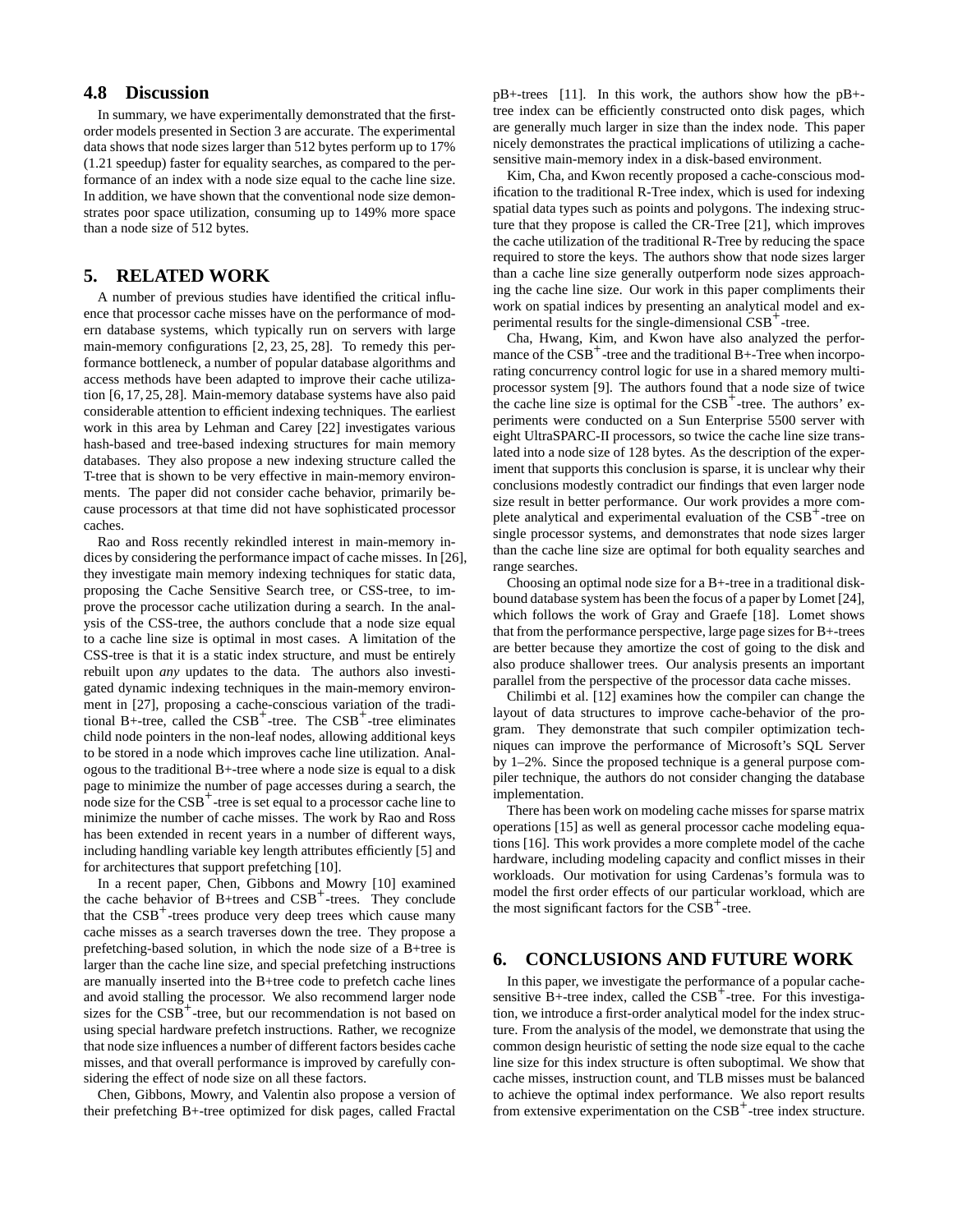The experiments show that for the  $CSB^+$ -tree, a node size of 512 bytes or larger performs well across a wide range of search queries.

The results that we present in the paper can be easily applied to main memory databases and even to traditional databases that use main memory type of index structures for search operations. In most well structured systems, node size is typically a constant in the code or a database configuration parameter, and changing the node size is fairly straightforward. Thus we expect that, for many systems, using the results of this paper is likely to be an easy way to improve index's search performance.

Since we have only experimentally validated our results for a couple of the more popular microprocessors, the results of this paper should be used cautiously when applying to implementations running on other processors. However, our conclusions are centered around the observation that, in modern processors, the overall performance of an index structure depends on the number of cache misses, the instructions that are executed, the number of mispredicted conditional branches, and the number of TLB misses. Our analytical model captures these characteristics using a simple model which can easily be adapted for other architectures.

This paper has only focused on the equality search operation, and in the future we plan on extending the analytical model to analyze range search operations. The complexity lies in modeling the number of cache misses incurred during the linear leaf-node scan. For example, if the number of cache lines accessed during the leaf-node scan approaches, or surpasses, the capacity of the processor cache, all non-leaf node cache lines will be flushed. The result is that every access will result in a cache miss, virtually eliminating cache line re-use. To illustrate this scenario, a 0.65% range search of ten million entries will flush a 512 KB L2 cache after a single query. For very small range selectivities, the previous performance model for equality searches may suffice. However, for range selectivities that result in small, but non-negligible, fractions of the processor cache being replaced, it may be necessary to incorporate a more complete cache model to accurately capture the performance of the workload, similar to the work of Doallo et al. [15] for sparse matrix operations

We also plan on using the model to investigate the effects of the processor architecture on the performance of the CSB<sup>+</sup>-tree. This study will include varying such architectural parameters as the main-memory latency, cache-line size, page size, etc. Some preliminary results on the effects of varying the architectural parameters can be found in [19].

There is a rich literature base examining performance models for caches in SMP environments [1, 29, 30]. However, the main focus of these previous papers has been on the performance impact of various cache invalidation protocols. In some studies [29], the effect of cache block size is also considered. In our current work, we only consider single processor machines, and consequently do not need these performance models for SMPs. However, as part of our future work, we will consider the effect of node sizes on  $CSB<sup>+</sup>$ -trees in SMP environments with a mixed workload of updates and readonly queries. The SMP cache models will be directly applicable in that investigation.

## **7. ACKNOWLEDGEMENTS**

This research was supported by the National Science Foundation under grant IIS-0093059. We would like to thank Murali Annavaram and Steve Reinhardt for their valuable comments on earlier drafts of this paper.

## **8. REFERENCES**

- [1] ADVE, S. V., ADVE, V. S., HILL, M. D., AND VERNON, M. K. Comparison of Hardware and Software Cache Coherence Schemes. *ACM SIGARCH Computer Architecture News 19*, 3 (1991), 298–308.
- [2] AILAMAKI, A., DEWITT, D. J., HILL, M. D., AND WOOD, D. A. DBMSs on a Modern Processor: Where Does Time Go? In *Proceedings of the 25th International Conference on Very Large Data Bases, Edinburgh, Scotland, UK* (September 1999), pp. 266–277.
- [3] BERNSTEIN, P. A., BRODIE, M. L., CERI, S., DEWITT, D. J., FRANKLIN, M. J., GARCIA-MOLINA, H., GRAY, J., HELD, G., HELLERSTEIN, J. M., JAGADISH, H. V., LESK, M., MAIER, D., NAUGHTON, J. F., PIRAHESH, H., STONEBRAKER, M., AND ULLMAN, J. D. The Asilomar Report on Database Research. *SIGMOD Record 27*, 4 (1998), 74–80.
- [4] BITTON, D., DEWITT, D. J., AND TURBYFILL, C. Benchmarking database systems a systematic approach. In *Proceedings of the 9th International Conference on Very Large Data Bases, Florence, Italy.* (1983), pp. 8–19.
- [5] BOHANNON, P., MCILROY, P., AND RASTOGI, R. Main-Memory Index Structures with Fixed-Size Partial Keys. In *Proceedings of the 2001 ACM SIGMOD International Conference on Management of Data, Santa Barbara, CA, USA* (May 2001), pp. 163–174.
- [6] BONCZ, P. A., MANEGOLD, S., AND KERSTEN, M. L. Database Architecture Optimized for the New Bottleneck: Memory Access. In *Proceedings of the 25th International Conference on Very Large Data Bases, Edinburgh, Scotland, UK* (September 1999), pp. 54–65.
- [7] BROWNE, S., DONGARRA, J., GARNER, N., HO, G., AND MUCCI, P. A Portable Programming Interface for Performance Evaluation on Modern Processors. *The International Journal of High Performance Computing Applications 14*, 3 (2000), 189–204.
- [8] CARDENAS, A. Analysis and Performance of Inverted Data Base Structures. *Communications of the ACM 18*, 5 (May 1975), 253–264.
- [9] CHA, S. K., HWANG, S., KIM, K., AND KWON, K. Cache-Conscious Concurrency Control of Main-Memory Indexes on Shared-Memory Multiprocessor Systems. In *Proceedings of 27th International Conference on Very Large Data Bases, Roma, Italy* (2001).
- [10] CHEN, S., GIBBONS, P. B., AND MOWRY, T. C. Improving Index Performance through Prefetching. In *Proceedings of the 2001 ACM SIGMOD International Conference on Management of Data, Santa Barbara, CA, USA* (May 2001), pp. 235–246.
- [11] CHEN, S., GIBBONS, P. B., MOWRY, T. C., AND VALENTIN, G. Fractal Prefetching B+trees: Optimizing Both Cache and Disk Performance. In *Proceedings of the 2002 ACM SIGMOD International Conference on Management of Data, Madison, WI, USA* (May 2002), pp. 157–168.
- [12] CHILIMBI, T., HILL, M. D., AND LARUS, J. R. Cache-Conscious Structure Layout. In *Proceedings of the ACM SIGPLAN '99 Conference on Programming Language*